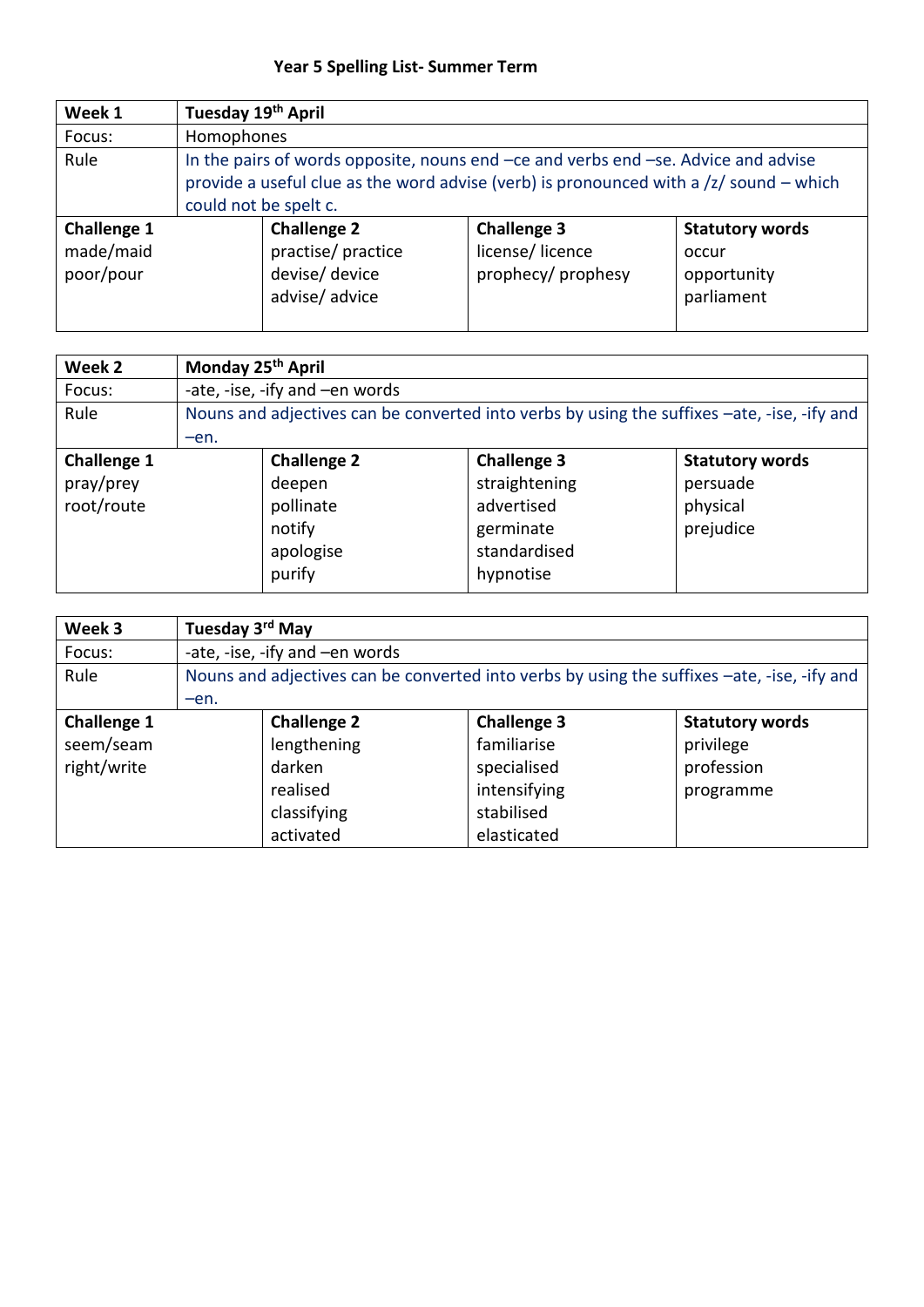## **Year 5 Spelling List- Summer Term**

| Week 4             |               | Monday 9 <sup>th</sup> May                                                                                                                                         |                    |                        |  |  |
|--------------------|---------------|--------------------------------------------------------------------------------------------------------------------------------------------------------------------|--------------------|------------------------|--|--|
| Focus:             | Verb prefixes |                                                                                                                                                                    |                    |                        |  |  |
| Rule               |               | Prefixes are groups of letters added to the beginning of words. They can change the<br>meaning of verbs, for example, re- can be added to 'take' to form 'retake'. |                    |                        |  |  |
|                    |               |                                                                                                                                                                    |                    |                        |  |  |
| <b>Challenge 1</b> |               | <b>Challenge 2</b>                                                                                                                                                 | <b>Challenge 3</b> | <b>Statutory words</b> |  |  |
| sight/site         |               | retake                                                                                                                                                             | overtake           | pronunciation          |  |  |
| shore/sure         |               | previewing                                                                                                                                                         | disconnecting      | queue                  |  |  |
|                    |               | defrosted                                                                                                                                                          | deactivated        | recognise              |  |  |
|                    |               | decreasing                                                                                                                                                         | overreacting       |                        |  |  |
|                    |               | retreated                                                                                                                                                          | mismanaged         |                        |  |  |

| Week 5 | Monday 16 <sup>th</sup> May               |
|--------|-------------------------------------------|
| Focus: | No new spellings – Year 5 Assessment Week |

| Week 6             | Monday 23rd May |                                   |                                                                                                  |                        |  |
|--------------------|-----------------|-----------------------------------|--------------------------------------------------------------------------------------------------|------------------------|--|
| Focus:             |                 | Suffixes (vowel letters)          |                                                                                                  |                        |  |
| Rule               |                 |                                   | The 'r' is doubled if it is still stressed when adding the ending. The 'r' is doubled if the $-$ |                        |  |
|                    |                 |                                   | fer is stressed e.g. refer - referring, referred. The 'r' is not doubled where the -fer is no    |                        |  |
|                    |                 | longer stressed (e.g. reference). |                                                                                                  |                        |  |
| <b>Challenge 1</b> |                 | <b>Challenge 2</b>                | <b>Challenge 3</b>                                                                               | <b>Statutory words</b> |  |
| waist/waste        |                 | referred                          | reference                                                                                        | recommend              |  |
| wait/weight        |                 | referral                          | referee                                                                                          | relevant               |  |
|                    |                 | referring                         | interfere                                                                                        | restaurant             |  |
|                    |                 | transferred                       | interrupt                                                                                        | rhyme                  |  |
|                    |                 |                                   | preference                                                                                       |                        |  |

| Week 7             | Tuesday 7 <sup>th</sup> June        |                                                                                              |                        |  |  |
|--------------------|-------------------------------------|----------------------------------------------------------------------------------------------|------------------------|--|--|
| Focus:             | -ant, -ance, -ancy word endings     |                                                                                              |                        |  |  |
| Rule               |                                     | If there is a related word with the $/a/$ sound near the end (such as in cat or $/ay/$ as in |                        |  |  |
|                    |                                     | day), generally use -ant, -ance, -ancy. Words with -ation endings give us a clue e.g.        |                        |  |  |
|                    | observation - observant, observance |                                                                                              |                        |  |  |
| <b>Challenge 1</b> | <b>Challenge 2</b>                  | <b>Challenge 3</b>                                                                           | <b>Statutory words</b> |  |  |
| way/weigh          | distant                             | hesitant                                                                                     | rhythm                 |  |  |
| week/weak          | important                           | observant                                                                                    | sacrifice              |  |  |
|                    | entrant                             | vigilant                                                                                     | secretary              |  |  |
|                    | significant                         | abundant                                                                                     | shoulder               |  |  |
|                    | expectant                           | buoyant                                                                                      |                        |  |  |

| Week 8             | Monday 13 <sup>th</sup> June        |                                                                                       |                                                                                            |                        |  |
|--------------------|-------------------------------------|---------------------------------------------------------------------------------------|--------------------------------------------------------------------------------------------|------------------------|--|
| Focus:             |                                     | -ant, -ance, -ancy word endings                                                       |                                                                                            |                        |  |
| Rule               |                                     |                                                                                       | If there is a related word with the $/a$ sound near the end (such as in cat or $/ay$ as in |                        |  |
|                    |                                     | day), generally use -ant, -ance, -ancy. Words with -ation endings give us a clue e.g. |                                                                                            |                        |  |
|                    | observation - observant, observance |                                                                                       |                                                                                            |                        |  |
| <b>Challenge 1</b> |                                     | <b>Challenge 2</b>                                                                    | <b>Challenge 3</b>                                                                         | <b>Statutory words</b> |  |
| toe/tow            |                                     | distance                                                                              | expectancy                                                                                 | signature              |  |
| stair/stare        |                                     | entrance                                                                              | truancy                                                                                    | sincere                |  |
|                    |                                     | brilliancy                                                                            | abundancy                                                                                  | sincerely              |  |
|                    |                                     | relevancy                                                                             | dominancy                                                                                  | soldier                |  |
|                    |                                     | hesitancy                                                                             | buoyancy                                                                                   |                        |  |